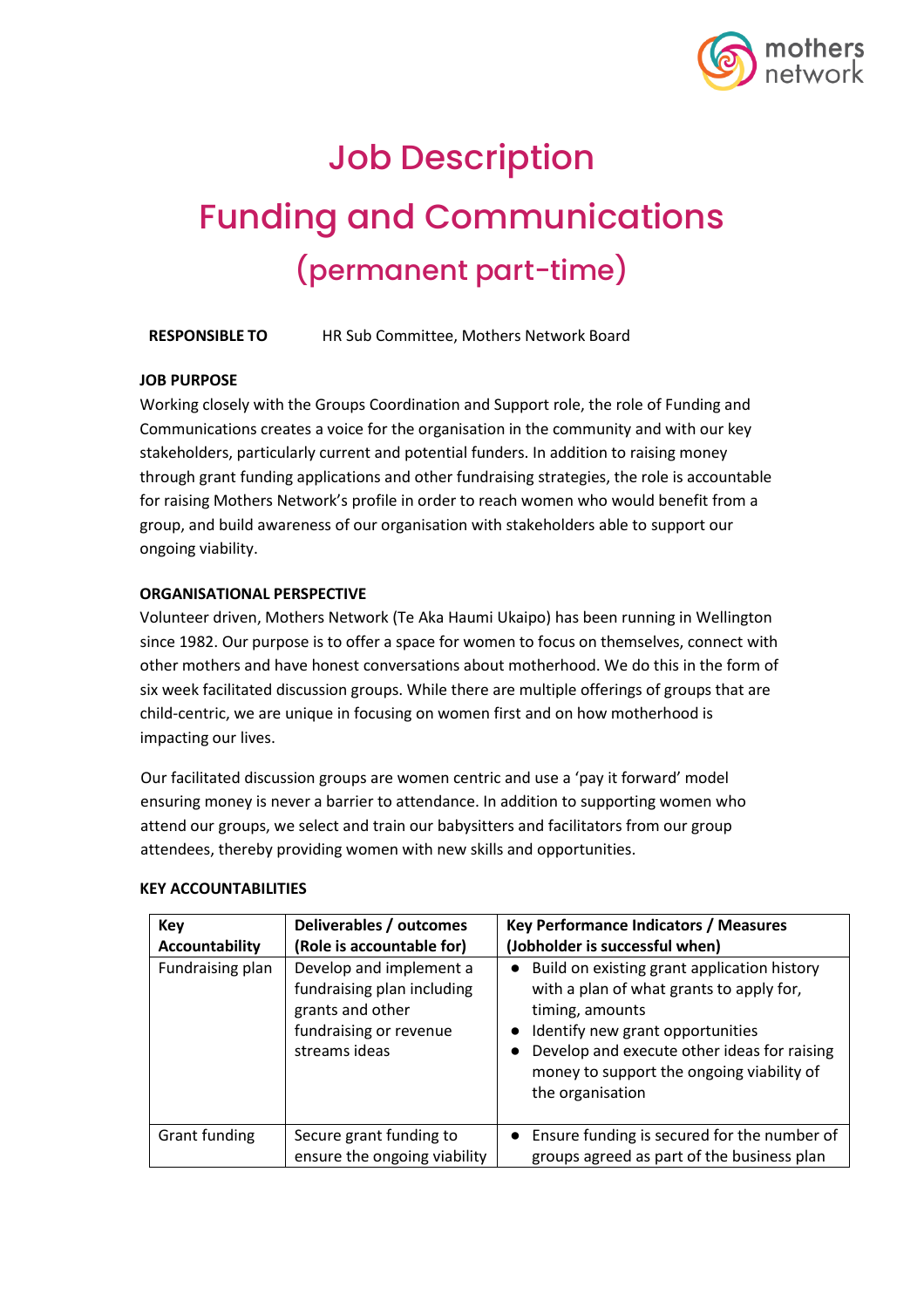

|                                            | of the organisation                                                                                                     | (usually 8-10 per year)<br>Manage relationships with existing and<br>potential funders<br>Apply for grants, and complete any post-<br>grant reporting requirements<br>Provide actual and forecast grant<br>information to accounting function for the<br>purposes of financial reporting and<br>monitoring                                     |
|--------------------------------------------|-------------------------------------------------------------------------------------------------------------------------|------------------------------------------------------------------------------------------------------------------------------------------------------------------------------------------------------------------------------------------------------------------------------------------------------------------------------------------------|
| Profile raising<br>plan                    | Develop and implement a<br>communications plan to<br>raise the profile of Mothers<br>Network across various<br>channels | • Develop a plan that outlines the effective<br>use of communications channels and how<br>these will be utilised in order to successfully<br>promote groups and raise the profile of<br><b>Mothers Network</b><br>• Report on progress and outcomes on a<br>monthly basis                                                                      |
| Communications<br>and engagement           | Social media, website and<br>other channels                                                                             | • Manage website and social media accounts<br>• Promote upcoming groups via social media<br>and other communication streams<br>• Respond to queries or referring queries to<br>the Groups Coordination and Support role<br>• Coordinate production of any hard-copy<br>branded materials needed by the Groups<br>Coordination and Support role |
| Events                                     | Supporting membership<br>and events programme                                                                           | Assist the Groups Coordination and Support<br>role where necessary to organise skill<br>sharing workshops for facilitator training<br>Lead planning and attendance of other<br>external events as required<br>Write and distribute the Mothers Network<br>alumni newsletter via Mailchimp                                                      |
| Relationship and<br>capability<br>building | Build relationships between<br>Mothers Network and<br>other not for profits and<br>key stakeholders                     | Actively network with other not for profits<br>and stakeholders<br>Regularly attend seminars, training and<br>$\bullet$<br>conferences                                                                                                                                                                                                         |
| General<br>Administrative<br><b>Duties</b> | Workload sharing and<br>reporting                                                                                       | Communicate regularly with the Groups<br>$\bullet$<br>Coordination and Support role to plan<br>activities and share workload<br>Prepare reports for Board meetings and<br>when required presenting updates in-<br>person (or online) at Board meetings                                                                                         |
| Health and<br>Safety                       | Complies with<br>responsibilities under the<br>Health & Safety in                                                       | Read and understand health and safety<br>$\bullet$<br>policy<br>Identify and report all job related hazards                                                                                                                                                                                                                                    |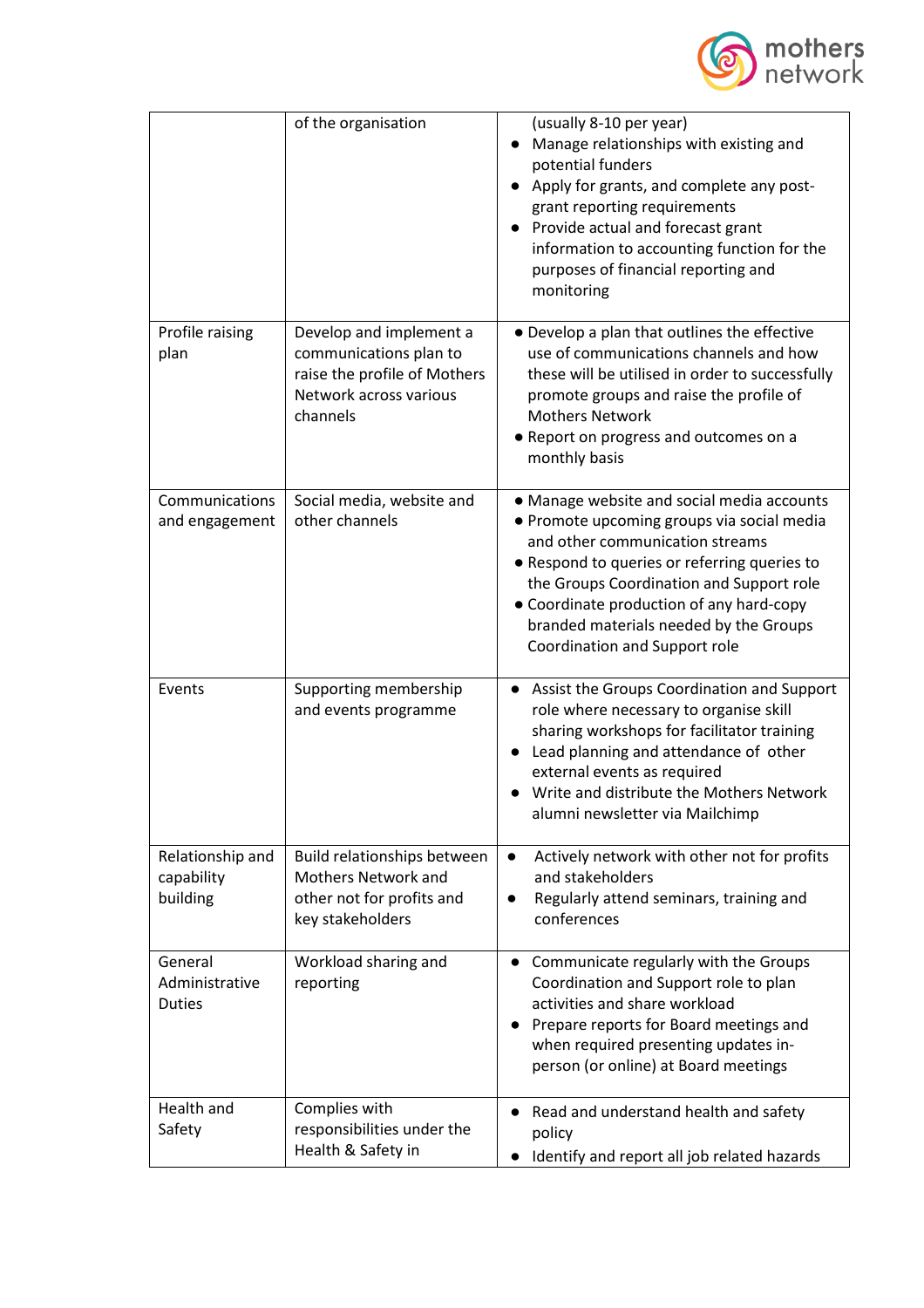

| Employment Act 1992 | • Report all accidents, incidents and near<br>misses<br>• Raise any issues of concern with Board as<br>soon as possible |
|---------------------|-------------------------------------------------------------------------------------------------------------------------|
|---------------------|-------------------------------------------------------------------------------------------------------------------------|

## **CAPABILITY PROFILE**

## **Competencies**

| <b>Core Competency</b>   | <b>Key Behaviours</b>                                                      |  |  |  |
|--------------------------|----------------------------------------------------------------------------|--|--|--|
| <b>Self motivated</b>    | Works autonomously to ensure work is on track and deliverables are         |  |  |  |
|                          | met                                                                        |  |  |  |
|                          | Able to work remotely without high levels of guidance                      |  |  |  |
|                          | Able to understand when to seek further guidance and/or assistance         |  |  |  |
| <b>Builds networks</b>   | Builds strong formal and informal networks                                 |  |  |  |
|                          | Maintains relationships across a variety of functions and locations        |  |  |  |
|                          | Draws upon multiple relationships to exchange ideas, resources, and        |  |  |  |
|                          | know how                                                                   |  |  |  |
| <b>Resourcefulness</b>   | Marshals resources (people, funding, material, support) to work through    |  |  |  |
|                          | tasks and achieve outcomes                                                 |  |  |  |
|                          | Orchestrates multiple activities simultaneously to accomplish goals        |  |  |  |
|                          | Gets the most out of limited resources                                     |  |  |  |
|                          | Applies knowledge of internal structures, processes and culture to         |  |  |  |
|                          | resourcing efforts                                                         |  |  |  |
| <b>Effective</b>         | Is effective in a variety of communication settings: individually, small   |  |  |  |
| communicator             | and large groups or amongst diverse styles and position levels             |  |  |  |
|                          | Attentively listens to others                                              |  |  |  |
|                          | Adjusts to fit the audience and the message                                |  |  |  |
|                          | Provides timely and helpful information across the organisation            |  |  |  |
|                          | Encourages the open expression of diverse ideas and opinions.              |  |  |  |
| <b>Action orientated</b> | Readily takes action on challenges, without unnecessary planning.          |  |  |  |
|                          | Identifies and seizes new opportunities                                    |  |  |  |
|                          | Displays a can-do attitude through good times and challenges               |  |  |  |
|                          | Tenacity to rise up to work through tough issues                           |  |  |  |
| <b>Financial Acumen</b>  | Understands the role of grants in not-for-profit charities                 |  |  |  |
|                          | Understands the meaning and implications of key financial indicators       |  |  |  |
|                          | Uses financial analysis to generate, evaluate and act on strategic options |  |  |  |
|                          | and opportunities                                                          |  |  |  |
|                          | Integrates quantitative and qualitative information to draw accurate       |  |  |  |
|                          | conclusions                                                                |  |  |  |